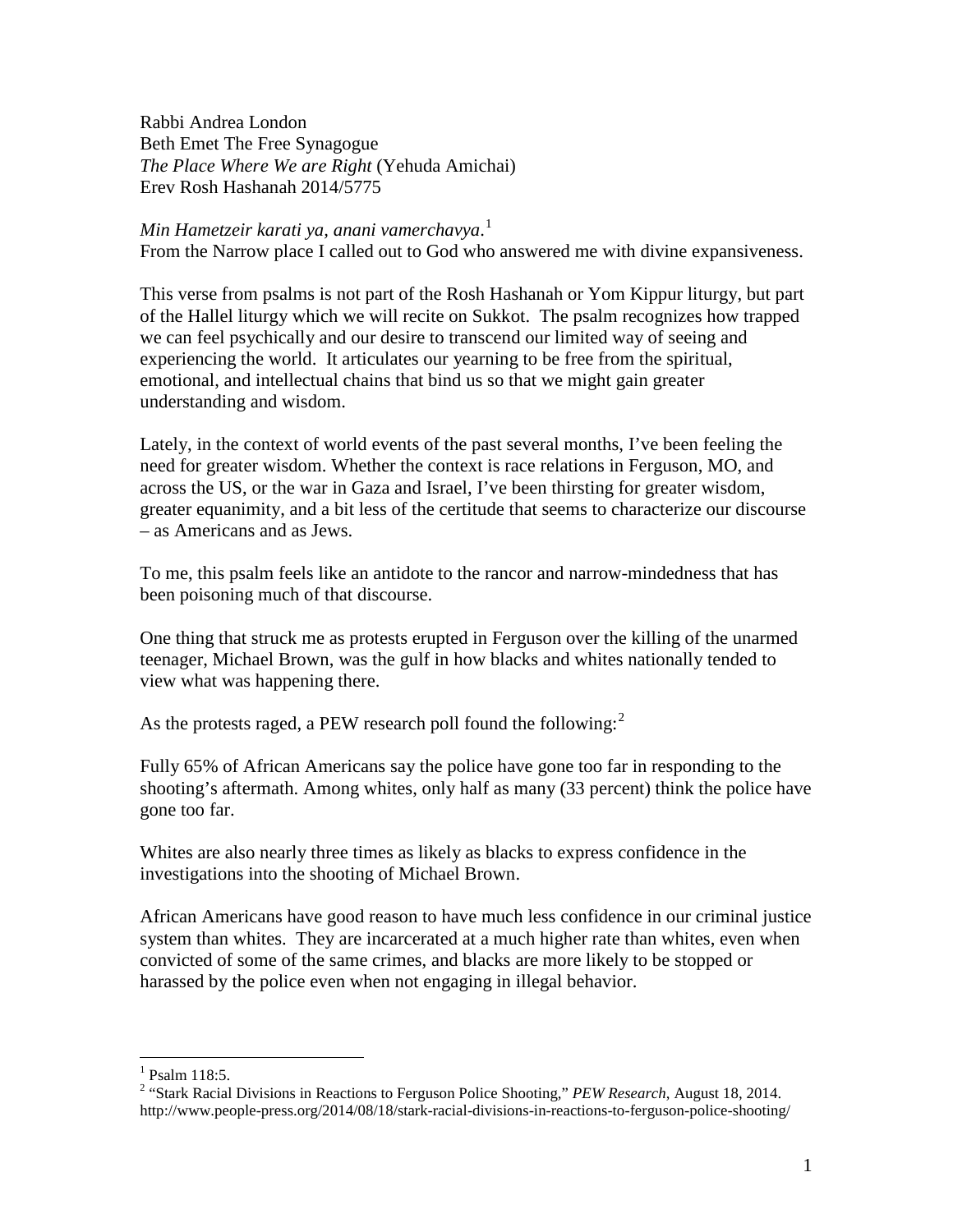Jennifer L. Eberhardt, a social psychologist at Stanford, has found that although an overwhelming majority (80%) of white Americans claim that blacks are treated fairly in our society and that race doesn't influence their thinking about someone, racial stereotyping has a profound impact on our subconscious, making us more likely to associate crime with blacks than with whites.

In one study she found that participants who had been exposed to pictures of black men were more likely to spontaneously detect vague images of weapons and other crimerelated objects. In another study, she demonstrated that showing participants objects associated with crime, like guns, knives, fingerprints, police badges, and handcuffs, induced them to focus on black male faces. $3$ 

Last year on Rosh Hashanah, I spoke at length about the racial divide in our country and the racism that still exists and negatively impacts African Americans economically, academically, and socially. The Sankofa trip that teens from Beth Emet and Evanston's Second Baptist Church took together in the Spring of 2013 was eye-opening for so many of our teens who hadn't noticed racial discrimination before the trip, but were keenly aware afterwards of how black students are stopped more frequently in the halls of high school, called out more in class than white students who engage in the same behavior, and are more likely to be questioned by police, and how these experiences undermine the self-confidence of black students and their sense that the judicial and school systems will protect them and allow them to succeed.

Why am I bringing this up again? Partly because Ferguson is a stark reminder that, as polls and studies show, we continue to be inclined to draw conclusions based on the color of our skin and that we need to make ourselves aware of it if we are to seriously address the issues of racism in our country.

## *Min Hametzeir karati ya, anani vamerchavya*

We call out to you, O God, from the narrow places in which we see the world, help us to broaden our perspectives.

We witnessed a similar phenomenon at play during Israel's war with Gaza. As the fighting raged, a secondary war, a war of words, unfolded—on social media, in the news media, in personal encounters. Everyone wanted to make sure that the facts that would vindicate their side were heard above the din—they hit us first, they target civilians, more civilians on our side have been killed, we protect our civilians, their army is stronger and has more firepower, their charter explicitly states they want to kill us, they talk about peace, but continue to build settlements that preclude a territorial settlement. Like many of you, I found myself wondering, "Is this really the third war of this kind in the last six years? Isn't there any way out?"

<span id="page-1-0"></span> <sup>3</sup> "Seeing Black: Race, Crime, and Visual Processing," *Journal of Personality and Social Psychology,*  2004, Vol. 87, No. 6, 876 – 893.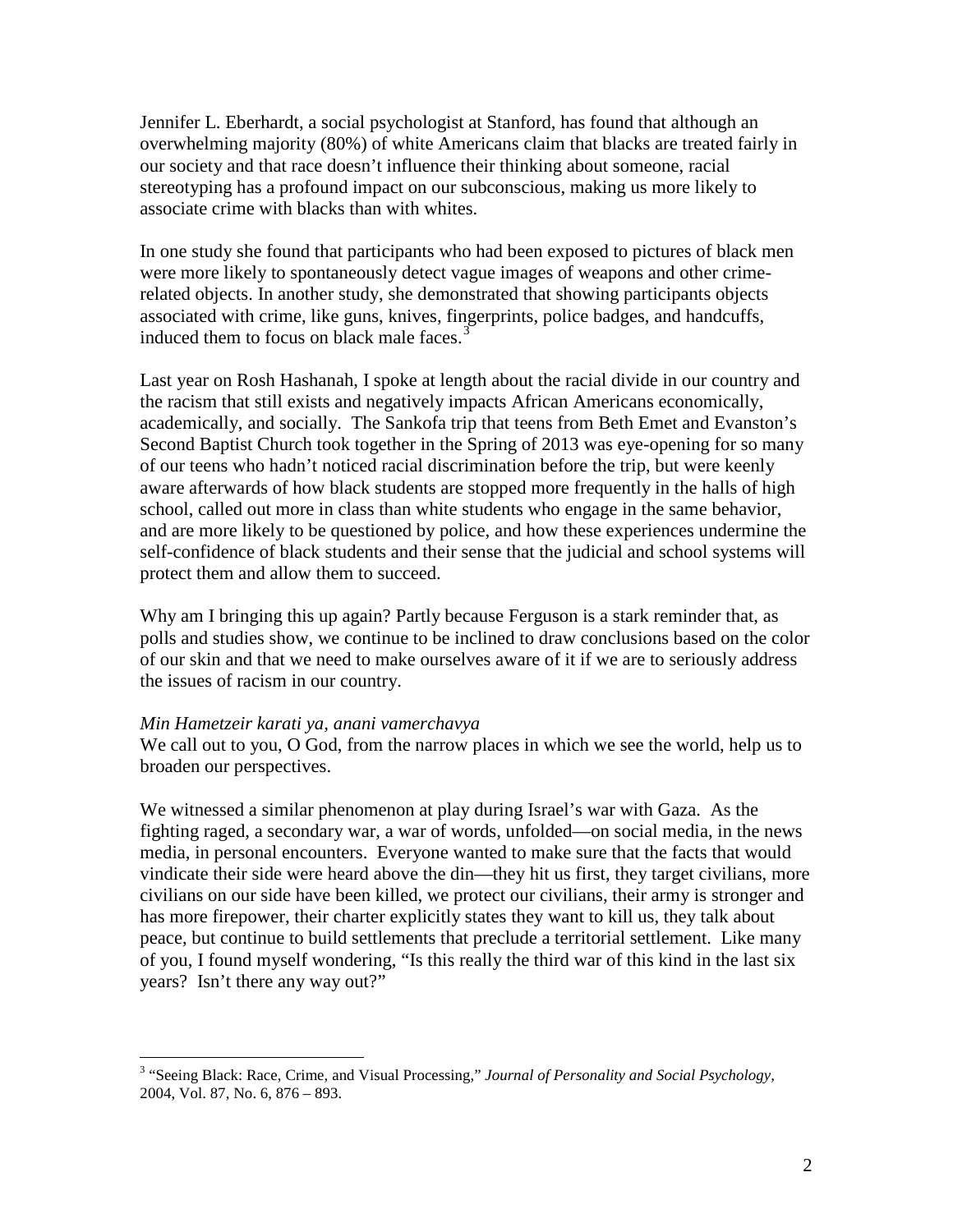Next week on Yom Kippur I'll talk more about the situation in Israel and give you my opinion on the state of Zionism today and the prospects of finding a resolution with the Palestinians. Tonight, I want to focus on a broader theme of the High Holidays in order to prepare us spiritually for these days. I want us to explore together our tendency to look at things from a narrow perspective—whether that means only seeing our own point of view in our intimate relationships or only seeking out facts that confirm our opinion in world affairs—and the corrosive effect this has on us personally and communally.

During the war between Israel and Gaza, there were those who stopped posting on social media because of the rage that had been directed at them. Others were hurt in online forums or in face to face conversations because they didn't feel heard or because they felt their views were dismissed or misconstrued. Many were disgusted by the tenor of discussion and frustrated by the baseness of the debate. In a desire to make sure that one's point of view was heard, words were often not weighed carefully.

Rashness and hubris ruled the day. Friendships were strained, respect for one another diminished, and understanding was compromised

A Muslim colleague of mine asked me and some other Jewish colleagues where the voices of compassion were in our community for the suffering of the Palestinians. We were able to point to examples from *Ha'aretz*, Rabbis for Human Rights, and the New Israel Fund among others, but according to this colleague (and many other Muslims have asked the identical question), these views are not being heard by most Muslims.

Meanwhile, everyone was convinced the media was biased against them. When I mentioned to this same Muslim colleague that the president of the CCAR (the Reform movement's Rabbinical organization) had announced publicly that he was cancelling his *New York Times* subscription because he felt the paper's coverage was biased against Israel (some of you probably agree), my Muslim colleague was flabbergasted; the Muslim community, as he pointed out, is convinced that the news media, the *New York Times* included, is biased against them and in favor of Israel.

To be fair, there were authors writing well-reasoned, intelligent pieces, but people who weren't already well-acquainted with where to find these articles or how to assess the validity of the arguments were often adrift in a sea of competing facts, half-truths, and skewed perspectives. It often felt to me that Israelis and Palestinians and their supporters thought that if they could only put out more verbiage than the other side—regardless of its quality, accuracy, or its ability to analyze the situation—their side would win the media war. But shouting tends to beget shouting and drowns out everyone and everything.

"The Daily Show" host Jon Stewart made the point especially cogently in an opening bit in the show's July 21 episode in which he attempted to talk about the Gaza war but was shouted down by actors playing people on both sides of the Israel/Palestine divide. At any given moment, these characters would declare Stewart to be either a self-hating Jew or a Zionist pig. There's nothing like name-calling to shut down civil and intelligent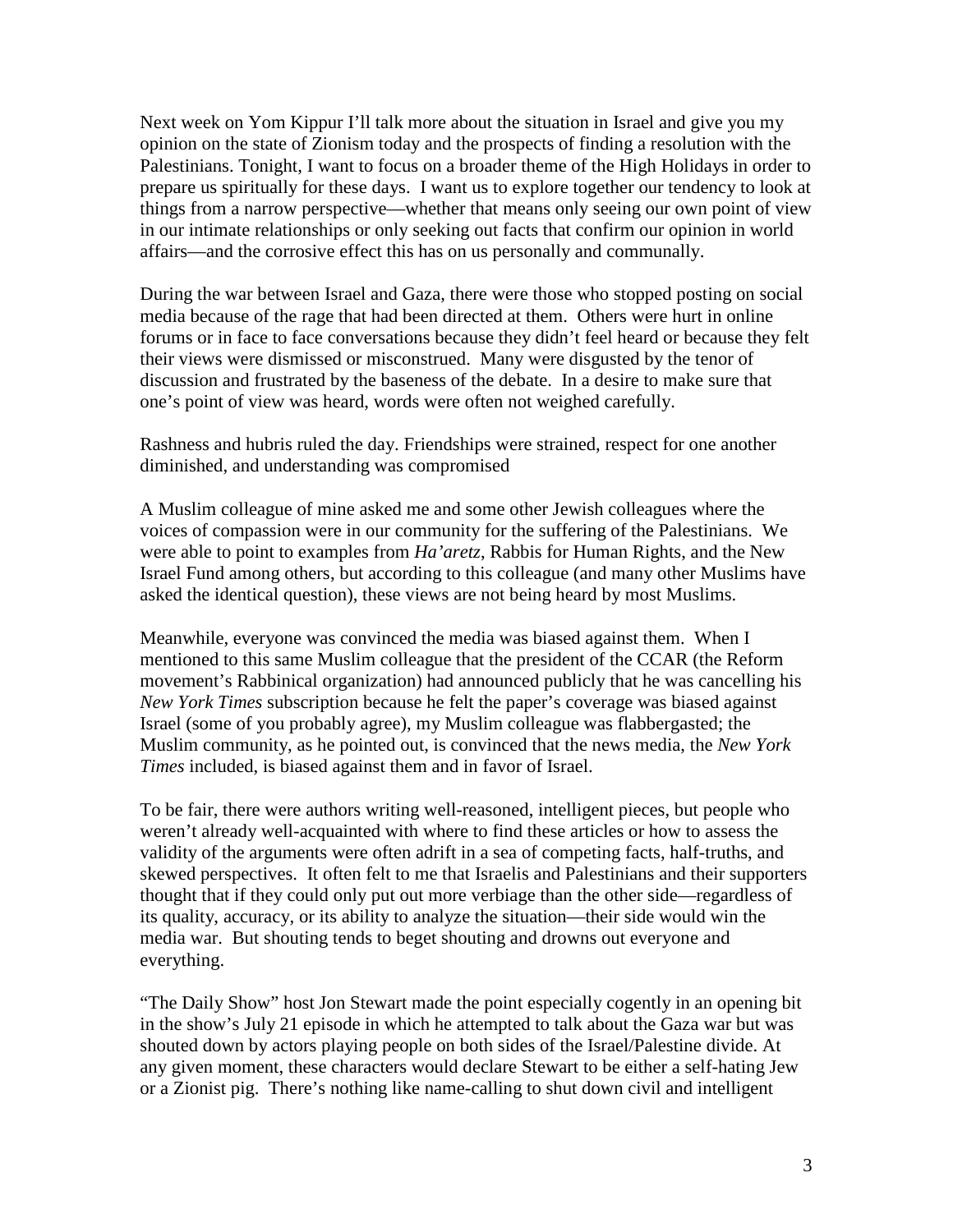conversation. To wit, after several unsuccessful attempts to discuss the conflict, Stewart finally gives up and says he'll talk about something safe, like Ukraine!

For so many people this summer was an anxious time made all the more anxious by our exchanges on- and offline. People came to me in tears or seething at friends and colleagues; people stopped talking to each other or looking at each other's posts.

Our world is seemingly getting smaller because of instant communication, but has this improved our ability to understand events or each other?

# *Min Hametzeir karati ya, anani vamerchavya*

I call out to you, O God, from my biased and limited way of seeing things, answer me by reminding me to seek out broader, more thoughtful perspectives that will help me deepen my knowledge and contribute to intelligent discourse.

Another example of this narrowness of thinking appeared on my Facebook feed a few weeks ago. A Jewish friend had posted a video of a Muslim student in a confrontation with a Jewish speaker on her campus. I suspect I'm no more immune than many of you to the allure of the posted link. So I clicked. The video was from a forum at a college in Southern California in which a Muslim student was saying hateful and anti-Semitic things and the Jewish speaker was egging her on with references to what he called her "terrorist neckerchief." The interchange was vulgar on all counts, but what was extraordinary was that the video was four years old.

Why were Jews posting—essentially reviving—this isolated video from 2010? Was it for the shock value? When we see a video like this, I suspect that our instinct is to deduce that where there is one vile example of anti-Semitism there are surely a hundred, or a thousand. And I suspect that was the poster's intent—to try to warn us that Muslims hate us and we should be very afraid. The message communicated by the video, whatever the motivation of those who share it, is that Muslims are hateful and dangerous.

This is not to deny that anti-Semitism exists. Or that it doesn't exist among Muslims. The challenge is to unpack our reactions to these online sensations. The Muslim speaker in the video endorses some frightening statements. But what conclusions do we draw on the basis of this? And what broader messages are we assimilating about Muslims when we feed on a diet of such vitriol?

Hannah Rosenthal, who is the director of the Milwaukee Jewish Federation and formerly President Obama's envoy on anti-Semitism, spoke at Beth Emet last spring at our JUF event. She commented on the recent ADL study that pointed to an increase in anti-Semitism globally. While she agreed that the data was worrisome—after all, her job had been to monitor global anti-Semitism—she also urged us to contextualize this phenomenon. She pointed out that hatred against many groups is also on the rise globally. Hatred, she said, is what's on the rise. And this is dangerous. But it should also make us think differently—more expansively—about data showing a rise in anti-Semitism.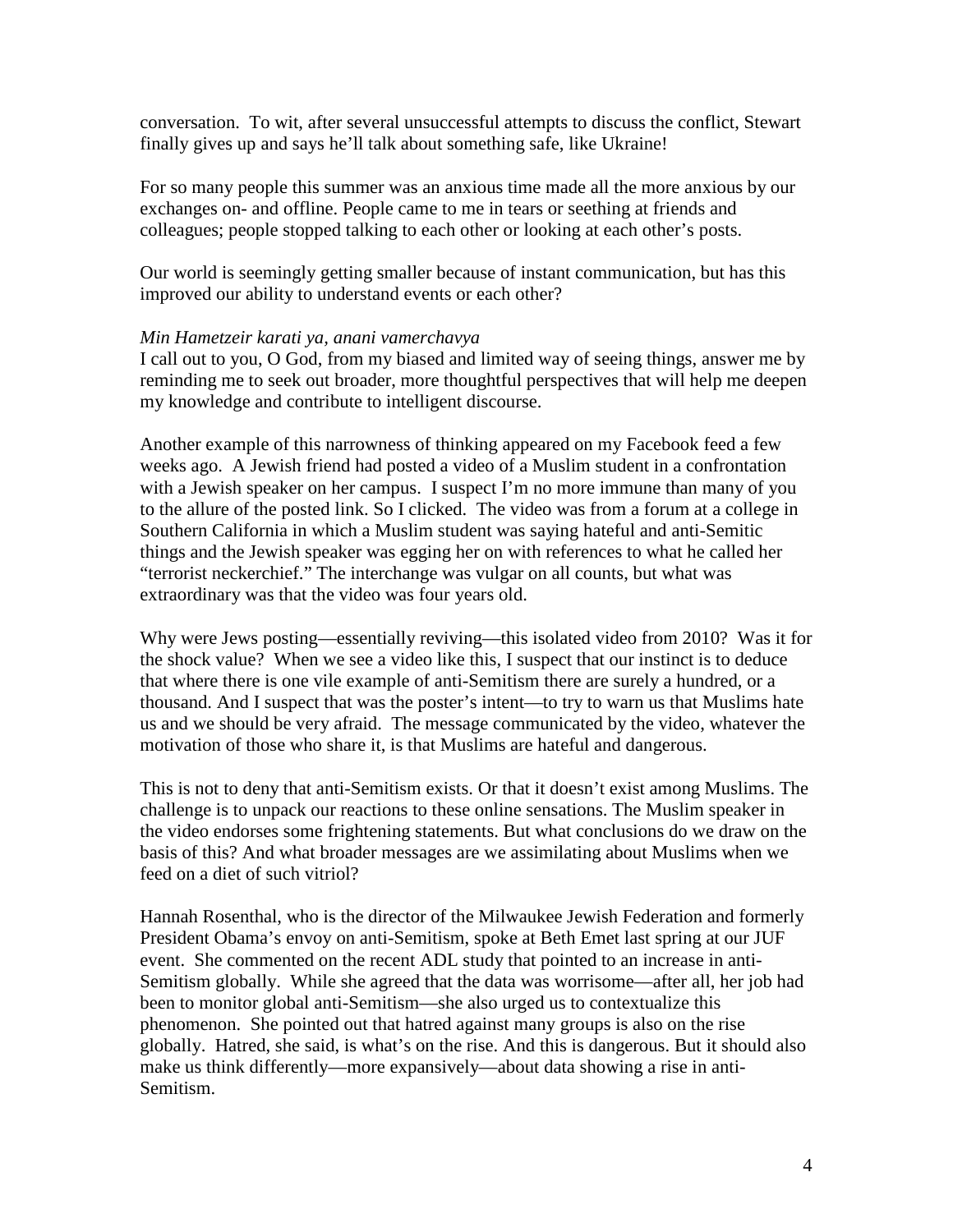When we see things only from our own narrow perspective and then express ourselves and act on that basis, we fail to understand how others might suffer because of our words. I have Muslim friends who are nervous about the discrimination they might face because the brutal ISIS militants call themselves Islamic; they constantly have to explain to their children and others that ISIS' behavior is not how they understand, teach, and practice Islam.

One of the great accomplishments of the Jewish-Muslim Community Building Initiative that I have chaired for many years through the Jewish Council on Urban Affairs is that whenever there are anti-Muslim or anti-Semitic incidents, leaders of the Jewish and Muslim communities are there to support each other and to issue public statements condemning hateful actions and statements directed toward one community or the other. Over the years, the Council of American Islamic Relations-Chicago has publicly condemned acts of anti-Semitism directed at Chicago-area synagogues and in 2010 our partnership with the Muslim community was instrumental in prompting the Council of Islamic Organizations of Greater Chicago to include programming on anti-Semitism at a convention on Islamophobia.<sup>[4](#page-4-0)</sup> In 2012, the Council of American Islamic Relations-Chicago publicly condemned an anti-Semitic "prayer" delivered by an Imam in Egypt, attended by then President Mohammed Morsi and other Egyptian officials. Ahmed Rehab, the organization's director issued a statement that such prayers are "morally offensive and wholly un-Islamic," adding, "I have not been the only one offering a challenge to the Imam."<sup>[5](#page-4-1)</sup>

Our partnership with the Muslim community has been an invaluable way to combat discrimination and hatred directed at both of our communities. And yet I believe its greatest potential is yet to come. When anti-Semitism rears its ugly head, we need allies in the Christian and Muslim communities to stand side by side with us, and the friendships and alliances we are building today will prove vitally important.

During her visit to Beth Emet, former Ambassador Hannah Rosenthal shared a story with us about how powerful standing up for another community can be. At a conference on global discrimination, she and her Muslim colleague decided to swap speeches. Hannah spoke about anti-Islamic activities and attitudes and her Muslim colleague spoke about anti-Semitism. She said that this made a dramatic impression on the conference participants and that it was all people at the conference could talk about afterwards.

Building relationships among diverse communities, instead of demonizing them, is the path to building a safer and more peaceful society. You may have read about a rally against anti-Semitism on September 14 organized by the Jewish community in Berlin.

<span id="page-4-0"></span> $<sup>4</sup>$  Asaf Bar-Tura, staff for the Jewish-Muslim Community Building Initiative, spoke at this event,</sup> http://jcuanews.wordpress.com/2010/10/28/a-diversity-united-in-the-pursuit-of-justice-reflections-on-anti-

<span id="page-4-1"></span><sup>&</sup>lt;sup>5</sup> Ahmed Rehab, "Unholy Prayer: 'Jews' are not our Enemy," ar Blog, October 29, 2012. http://www.ahmedrehab.com/blog/2012/10/unholy-prayer-jews-are-not-our-enemy/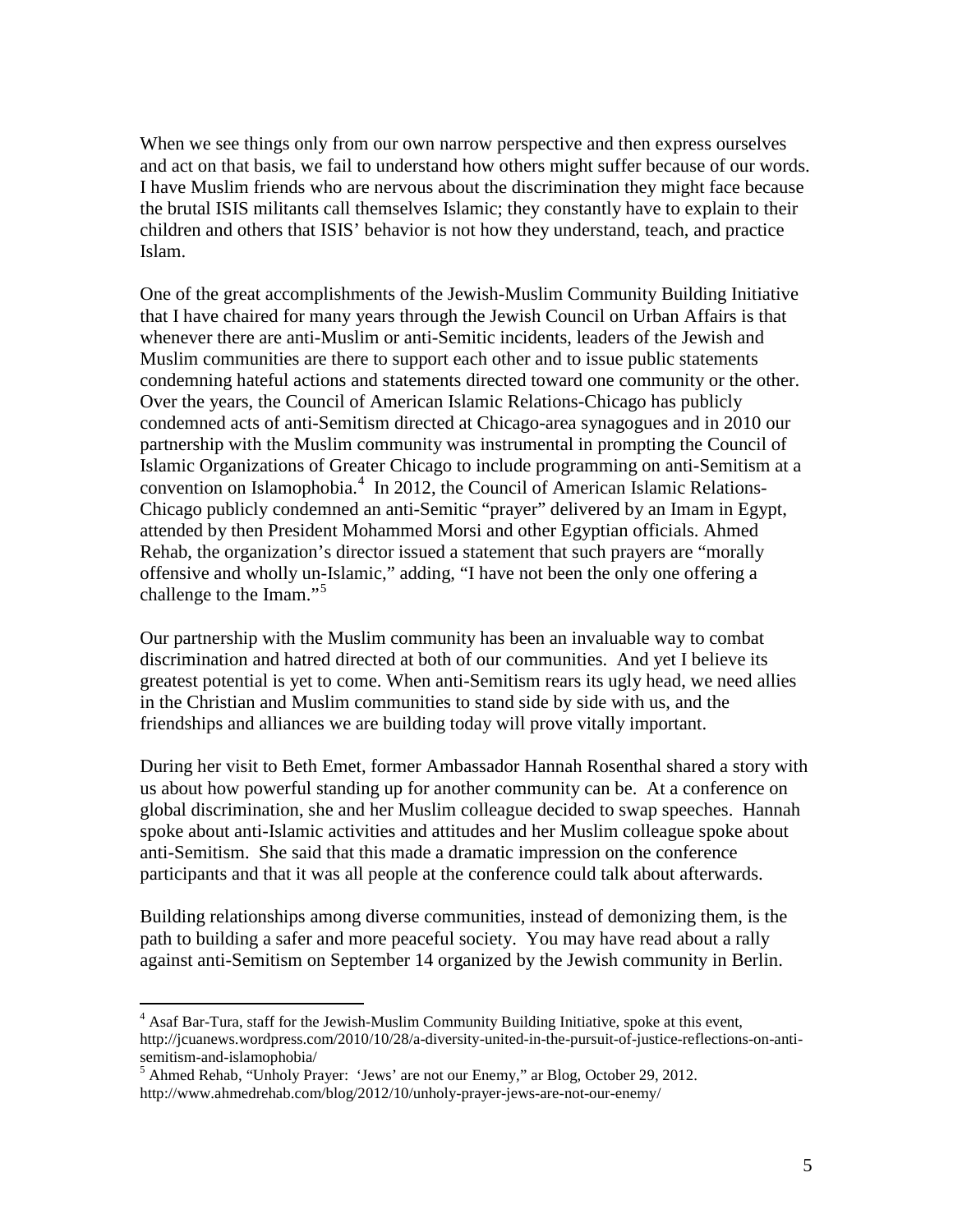Organizers were surprised when a group of non-Zionist critics of Israel came to join them, holding signs decrying all forms of hatred, including anti-Semitism. In other words, they were posing a challenge to the notion that criticism of Israel, even opposition to Israel, could be simplistically dismissed as anti-Semitism.

These demonstrators were drawing a line in the sand where I believe that line belongs: They were declaring that not every opinion deserves a seat at the table. Not every website is worth reading, not every YouTube channel or radio show is worth listening to. We should recognize narrow-mindedness, hatred, and bigotry for what they are, call them out and build broad coalitions across racial, ethnic and religious lines that are prepared to condemn them.

To be sure, there are times when critics of Israel have adopted language that seems to target Jews as a group. The Jewish-Muslim Community Building Initiative has been at the forefront in confronting such cases, helping our Muslim neighbors understand how their statements may cross the line from acceptable criticism to dangerous stereotypes and even anti-Semitism.

Tonight, I call on us to examine our own speech, our own generalizations and stereotypes and to ask whether in our words and actions we are helping to build a safer world.

# *Min Hametzeir karati ya, anani vamerchavya*

I call out to you God from my narrow way of seeing only the plight of my own people that I might also be concerned about discrimination and hatred of others. When we stand up as diverse groups for all kinds of bigotry, we build a safer and stronger society.

Rabbi Sheila Weinberg, my meditation teacher, taught me that the word WAIT is an acronym for Why Am I Talking? There's so much wisdom in this simple teaching. How often do we speak before we have listened, considered, or weighed what we are about to say only to regret what came out of our mouth? In our digitally interconnected world, we should add to this advice, "Why am I posting this?" Who will I harm by sharing this? Do we really think whatever war of words we're engaged in will be won by volume of words? Whoever posts the most wins?

# *Min Hametzeir karati ya, anani vamerchavya*

We will hear this prayer numerous times during the year on various holidays, including soon on Sukkot. What if every time we heard it this year it served as a reminder that we need to listen more and work to gain a broader perspective before expressing ourselves?

After this summer of rhetorical overload, the High Holidays have not come a moment too soon.

The High Holidays are a time to restore our capacity for introspection, humility, and compassion. We are aware of what is wrong in our world, and it is easy to point fingers and blame everyone and everything else. Although it's important that we confront evil, our tradition teaches us that before we focus our energies outward, we need to do inner